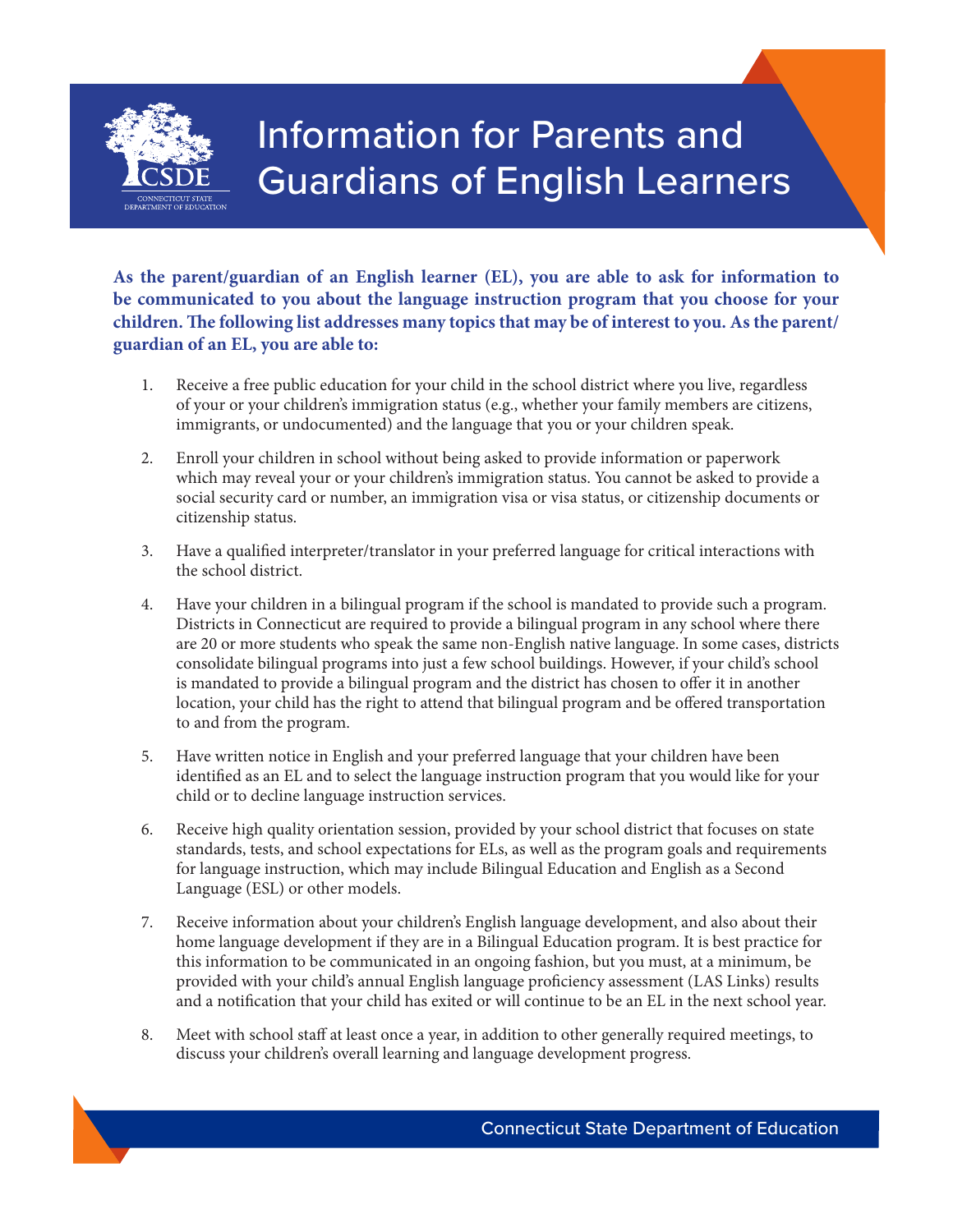- 9. Request your children to be placed in a Bilingual Education or English as a Second Language program within 30 calendar days of enrollment if entering at the beginning of the school year or within 10 calendar days of enrollment if entering during the school year, and the right to opt out of a language instruction program.
- 10. Ask for your children to be transferred to another school in your district that offers Bilingual Education in your language, if your children's original school does not offer such a program.
- 11. Receive equal access to all programming and services offered by the school district, appropriate to age and grade level including those required for graduation, and to all school programs available to other students.
- 12. Receive all core content instruction, and to learn English and other subjects such as Reading/Language Arts, Math, Science, and Social Studies at the same academic level as all other children. Being entitled to EL services does not limit the ability to get core content instruction.
- 13. Have full access to extracurricular activities (afterschool clubs, sports, etc.). Being entitled to ELL services does not limit the ability to take part in extracurricular activities.
- 14. Get support services (e.g., Academic Intervention Services) aligned with any intervention plans, as deemed necessary by the school.
- 15. Have your children tested yearly to determine their English language progress, and to obtain information about your children's performance on academic tests.
- 16. Have your children continuously enrolled year to year in a language instruction program (i.e., bilingual, ESL) while they remain ELs.
- 17. Contact the Connecticut State Department of Education if any of the above rights have been violated.

Please contact [Gladys Labas,](mailto:gladys.labas@ct.gov) Director of Equity and Language, and [Megan Alubicki Flick](mailto:megan.alubicki@ct.gov), English Learner Consultant at the Connecticut State Department of Education with questions or for more information.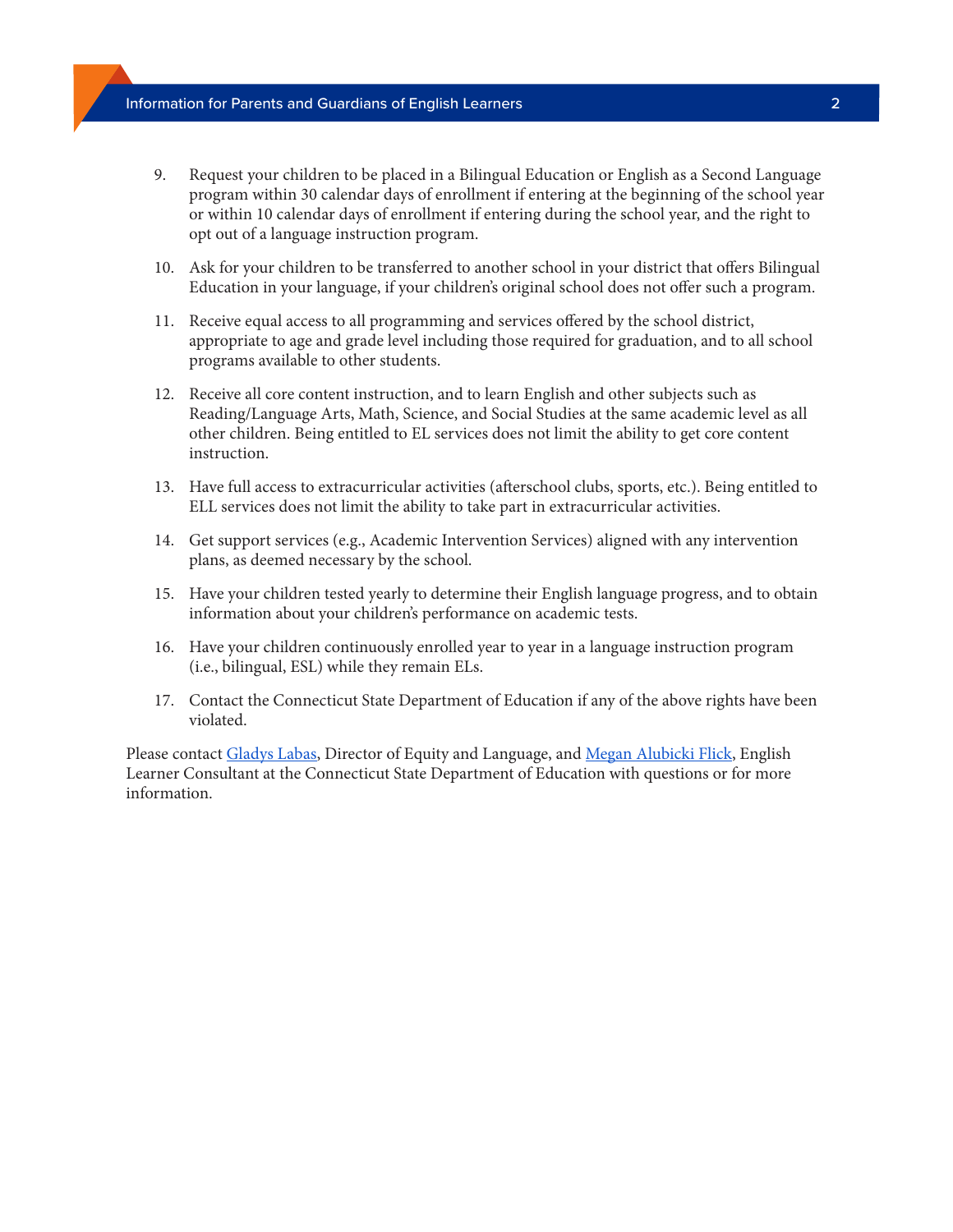## **References and Resources**

This list provides guidance, laws and statutes that support the rights of parents of Els described on the preceding pages. Note that the number corresponds with the number of the right referenced earlier in the document:

- 1. [Title VII of the Civil Rights Act of 1964, P. L. No. 88–352, 78 Stat. 241 \(1964\)](https://www.eeoc.gov/statutes/title-vii-civil-rights-act-1964); [Every Student](https://www.congress.gov/114/plaws/publ95/PLAW-114publ95.pdf)  [Succeeds Act of 2015, P.L. 114-95, U.S.S. § 1177 \(2015\);](https://www.congress.gov/114/plaws/publ95/PLAW-114publ95.pdf) [Dear Colleague Letter: English Learners](https://www2.ed.gov/about/offices/list/ocr/letters/colleague-el-201501.pdf)  [1/7/2015](https://www2.ed.gov/about/offices/list/ocr/letters/colleague-el-201501.pdf)
- 2. [Dear Colleague Letter: School Enrollment Procedures 5/4/14](https://files.eric.ed.gov/fulltext/ED595953.pdf)
- 3. [Dear Colleague Letter: English Learners 1/7/2015](https://www2.ed.gov/about/offices/list/ocr/letters/colleague-el-201501.pdf); See the US Department of Education's Office of English Language Acquisition (OELA)'s **English Learner Toolkit**. Specifically, Chapter 10 is focused on "Ensuring Meaningful Communication with Limited English Proficient Parents."
- 4. [Connecticut Bilingual Statute, CGS 10-17e-n, inclusive](https://www.cga.ct.gov/current/pub/chap_164.htm#sec_10-17e)
- 5. [Dear Colleague Letter: English Learners 1/7/2015](https://www2.ed.gov/about/offices/list/ocr/letters/colleague-el-201501.pdf); See the US Department of Education's OELA [English Learner Toolkit.](https://www2.ed.gov/about/offices/list/oela/english-learner-toolkit/index.html) Specifically, Chapter 1 is focused on the identification process and requirements for communication with families about identification and program options.
- 7. [CGS 10-17f\(e\)](https://www.cga.ct.gov/current/pub/chap_164.htm#sec_10-17f)
- 8. [CGS 10-17f\(e\)](https://www.cga.ct.gov/current/pub/chap_164.htm#sec_10-17f)
- 9. [Dear Colleague Letter: English Learners 1/7/2015](https://www2.ed.gov/about/offices/list/ocr/letters/colleague-el-201501.pdf); See the US Department of Education's Office of English Language Acquisition (OELA)'s [English Learner Toolkit](https://www2.ed.gov/about/offices/list/oela/english-learner-toolkit/index.html). Specifically, Chapter 1 is focused on the identification process and requirements for communication with families about identification and program options.
- 11. Title VII of the Civil Rights Act of 1964, P. L. No. 88-352, 78 Stat. 241 (1964); Every Student [Succeeds Act of 2015, P.L. 114-95, U.S.S. § 1177 \(2015\);](https://www.congress.gov/114/plaws/publ95/PLAW-114publ95.pdf) [Dear Colleague Letter: English Learners](https://www2.ed.gov/about/offices/list/ocr/letters/colleague-el-201501.pdf)  [1/7/2015;](https://www2.ed.gov/about/offices/list/ocr/letters/colleague-el-201501.pdf) See the US Department of Education's OELA [English Learner Toolkit](https://www2.ed.gov/about/offices/list/oela/english-learner-toolkit/index.html). Specifically, Chapter 5 is focused on "Tools and Resources for Creating an Inclusive Environment and Avoiding Unnecessary Segregation."
- 12. [Dear Colleague Letter: English Learners 1/7/2015](https://www2.ed.gov/about/offices/list/ocr/letters/colleague-el-201501.pdf); See the US Department of Education's OELA [English Learner Toolkit.](https://www2.ed.gov/about/offices/list/oela/english-learner-toolkit/index.html) Specifically, Chapter 4 is focused on "Meaningful Access to Core Curricular, Extra Curricular Programs" and Chapter 5 is focused on "Tools and Resources for Creating an Inclusive Environment and Avoiding Unnecessary Segregation."
- 13. [Dear Colleague Letter: English Learners 1/7/2015](https://www2.ed.gov/about/offices/list/ocr/letters/colleague-el-201501.pdf); Specifically, Chapter 4 is focused on "Meaningful Access to Core Curricular, Extra Curricular Programs" and Chapter 5 is focused on "Tools and Resources for Creating an Inclusive Environment and Avoiding Unnecessary Segregation."
- 14. [Dear Colleague Letter: English Learners 1/7/2015](https://www2.ed.gov/about/offices/list/ocr/letters/colleague-el-201501.pdf); See the US Department of Education's OELA [English Learner Toolkit.](https://www2.ed.gov/about/offices/list/oela/english-learner-toolkit/index.html) Specifically, Chapter 4 is focused on "Meaningful Access to Core Curricular, Extra Curricular Programs" and Chapter 6 is focused on "Addressing English Learners with Disabilities."
- 15. [Every Student Succeeds Act of 2015, P.L. 114-95, U.S.S. § 1177 \(2015\)](https://www.congress.gov/114/plaws/publ95/PLAW-114publ95.pdf)
- 16. [Every Student Succeeds Act of 2015, P.L. 114-95, U.S.S. § 1177 \(2015\)](https://www.congress.gov/114/plaws/publ95/PLAW-114publ95.pdf)